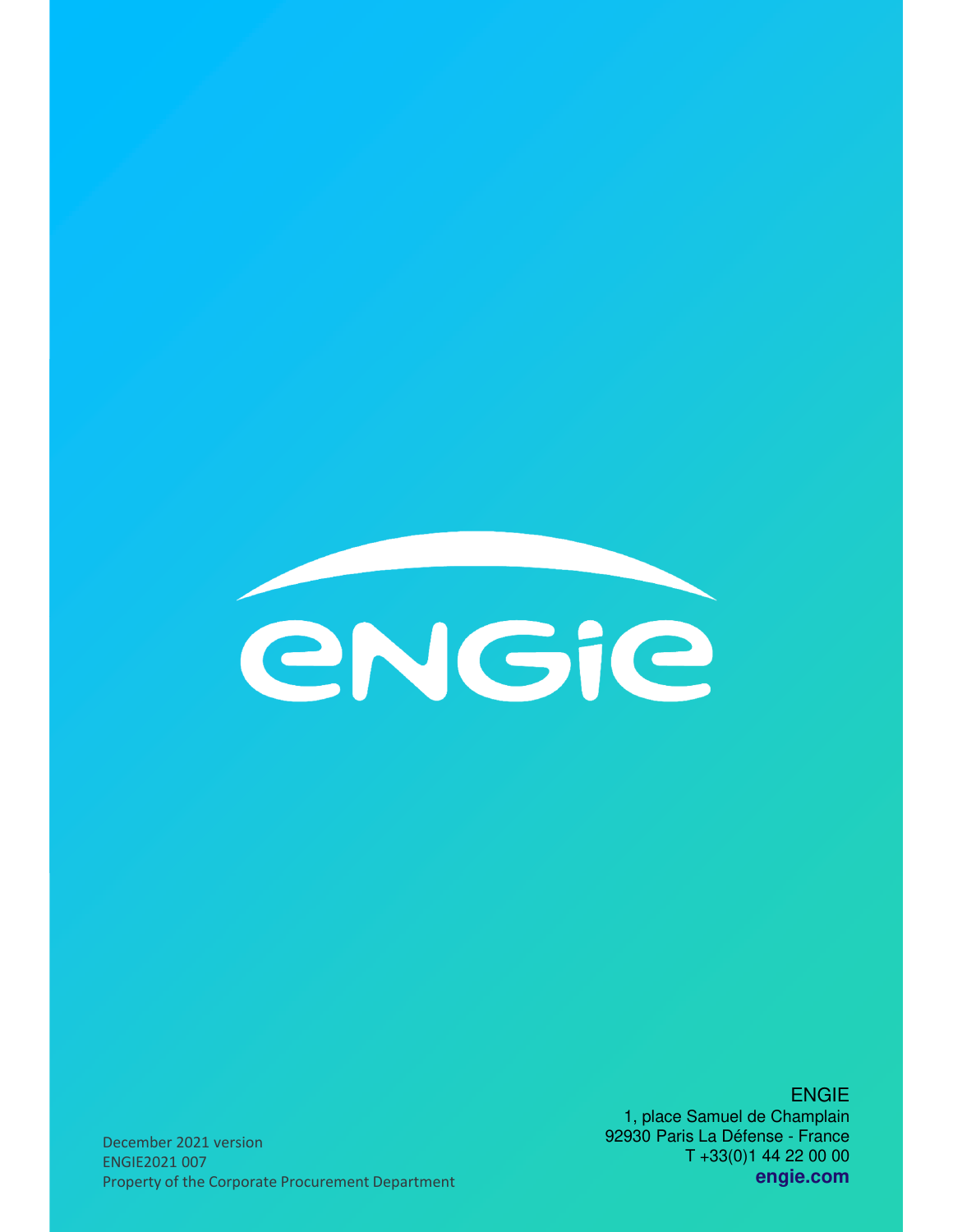

# **Procurement Charter**



The mission of ENGIE's Procurement function is to support our Group's performance, sustainability, and competitiveness, through the selection of performing, innovative suppliers which have a positive impact on people and the planet.

**Aurélia Tremblaye** Group CPO, ENGIE

With all of its stakeholders including its suppliers, ENGIE is committing daily to accelerate a fair transition towards a net zero carbon world, thanks to less energyintensive and more environmentally-friendly solutions.

Guided by its **purpose**, ENGIE reconciles economic performance and positive impact on people and the planet by relying on its key businesses to provide its customers with competitive and sustainable solutions, while developing ethical business relationships.

As such, ENGIE is an active member of the **Global Compact** aiming at achieving the **United Nations' Sustainable Development Goals**, and focuses its actions towards a reduction of its greenhouse gas emissions in line with the Paris Agreement.

Likewise, within the framework of its vigilance plan, ENGIE makes sure that human rights are respected in its supply chains.

To achieve these ambitions, the Procurement function contributes to the **reduction of risks in the supply chain** through a rigorous supplier management, within the framework of its **ethics and corporate social responsibility requirements**, implemented in ENGIE's vigilance plan.

This **Charter** specifies ENGIE's commitments and expectations in its relationships with its suppliers and throughout all its supply chains.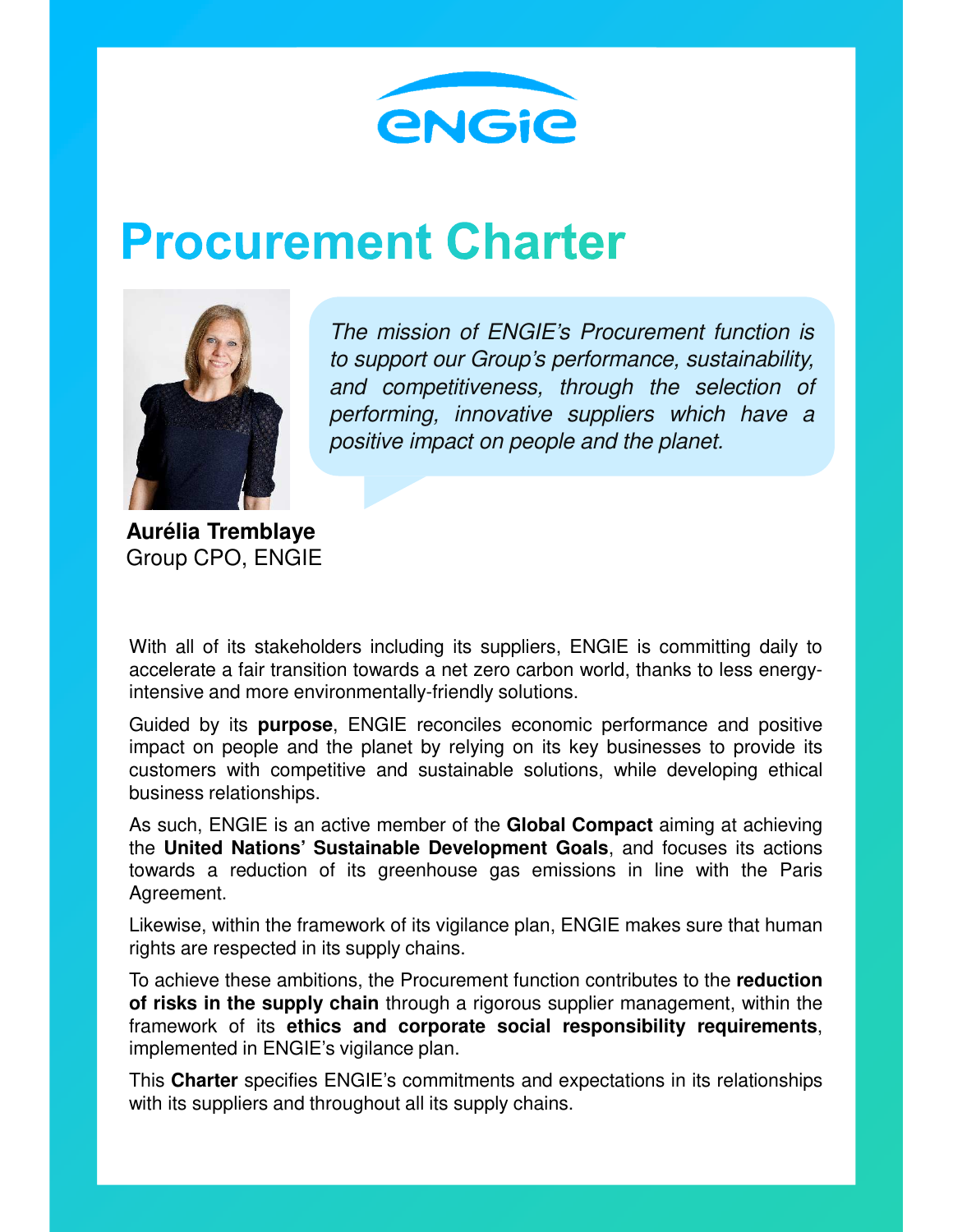

# **Our commitments**

- **1 Selecting suppliers through a fair, open, and transparent process**, relying on the expression of functional requirements, on a scrupulous qualification, and on well balanced set of criteria: technical, environmental, ethical, quality, health & safety, lead times, costs, contractual commitments, and alignment with ENGIE's purpose. The greenhouse gas emissions reduction criterion is clearly identified and quantified, and its weight in the selection process is increasing over time.
- **2 Developing, with a dedicated supplier panel, a long term and balanced relationship**. toward innovation and efficiency, based on the sharing of opportunities, risks, and information
- **3 Accompanying the implementation of the Group's Health & Safety policy** in our supply chains.
- **4 Committing to ethical relationships** with our suppliers, according to the Group's Charter and all of its ethical principles and policies. **Ensuring our duties** in terms of due diligence and respect of human rights in our supply chains.
- **5 Contributing to achieving ENGIE's Net Zero Carbon by 2045 objective**, on all 3 scopes.
- **6 Respecting all applicable laws and regulations**, among which those related to payment terms, to competition, and to labour.
- **7 Identifying niche players and innovative** companies through our market watch.
- **8 Developing partnerships with local key players** while limiting the risk of economic dependency with ENGIE.
- **9 Mobilising inclusive enterprises** in our supply chains.
- **10 Looking for amicable solutions when conflicts arise** and, failing this, resorting to ENGIE's Mediator.